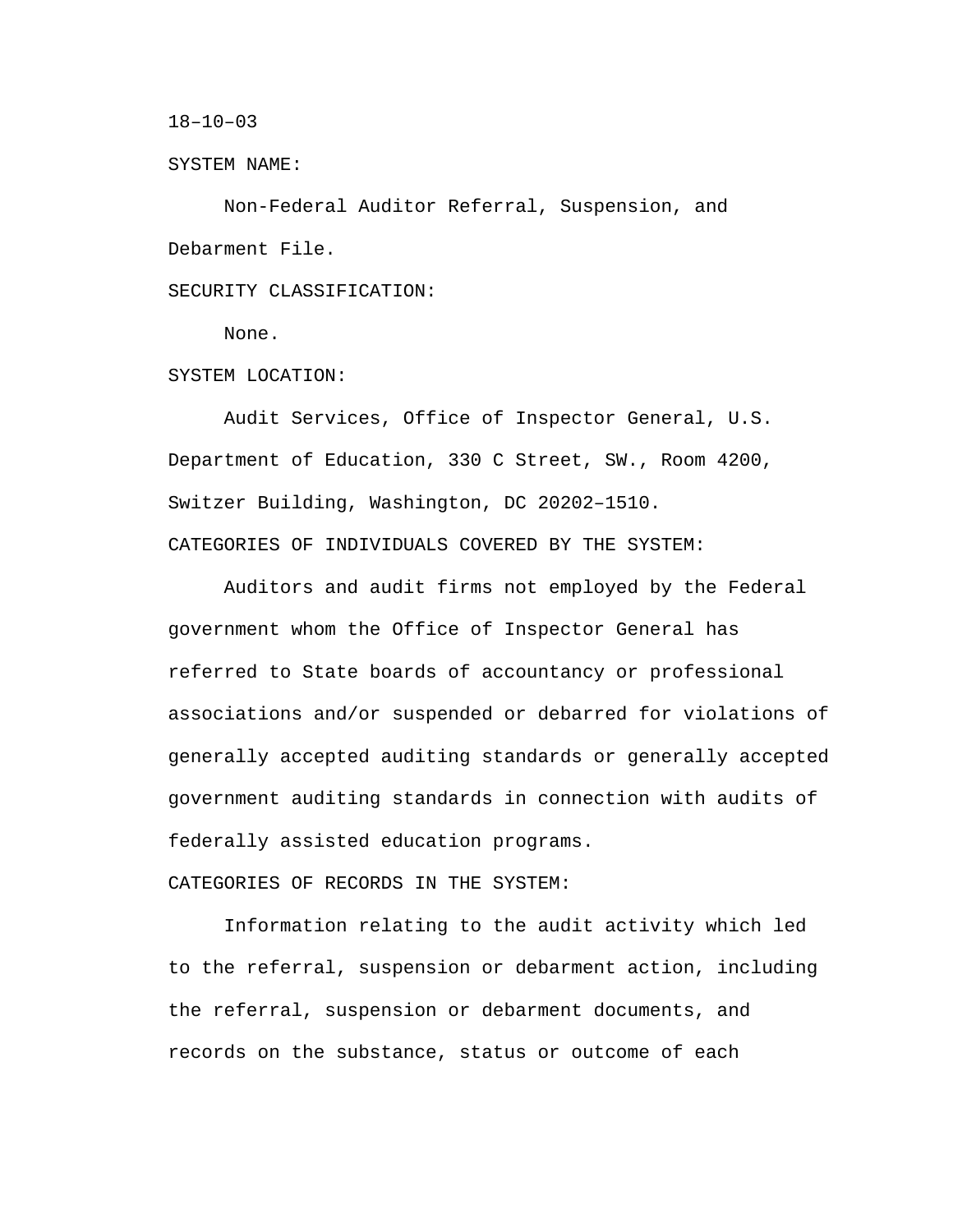referral, suspension and debarment, including voluntary exclusion settlement agreements.

AUTHORITY FOR MAINTENANCE OF THE SYSTEM:

The Inspector General Act of 1978, as amended (5 U.S.C. Appendix 3,  $4(a)(1)$  and  $4(b)(1)(C)$  and 34 CFR part 85, the Nonprocurement Debarment and Suspension Regulations.

PURPOSE(S):

This system of records is maintained for the general purpose of enabling the OIG to fulfill the requirements of section  $(4)(b)(1)(C)$  of the Inspector General Act of 1978, 5 U.S.C. Appendix 3, 4(b)(1)(C) which requires Federal Inspectors General, including the Department Inspector General, to take appropriate steps to assure that any work performed by non-Federal auditors complies with the standards established by the Comptroller General. Records are used to document OIG actions with regard to open and closed referrals, suspensions or debarments by the OIG; to produce statistical data; and to share information with Federal, State and professional organizations which are also responsible for maintaining or monitoring adherence to audit standards.

ROUTINE USES OF RECORDS MAINTAINED IN THE SYSTEM, INCLUDING CATEGORIES OF USERS AND THE PURPOSES OF SUCH USES: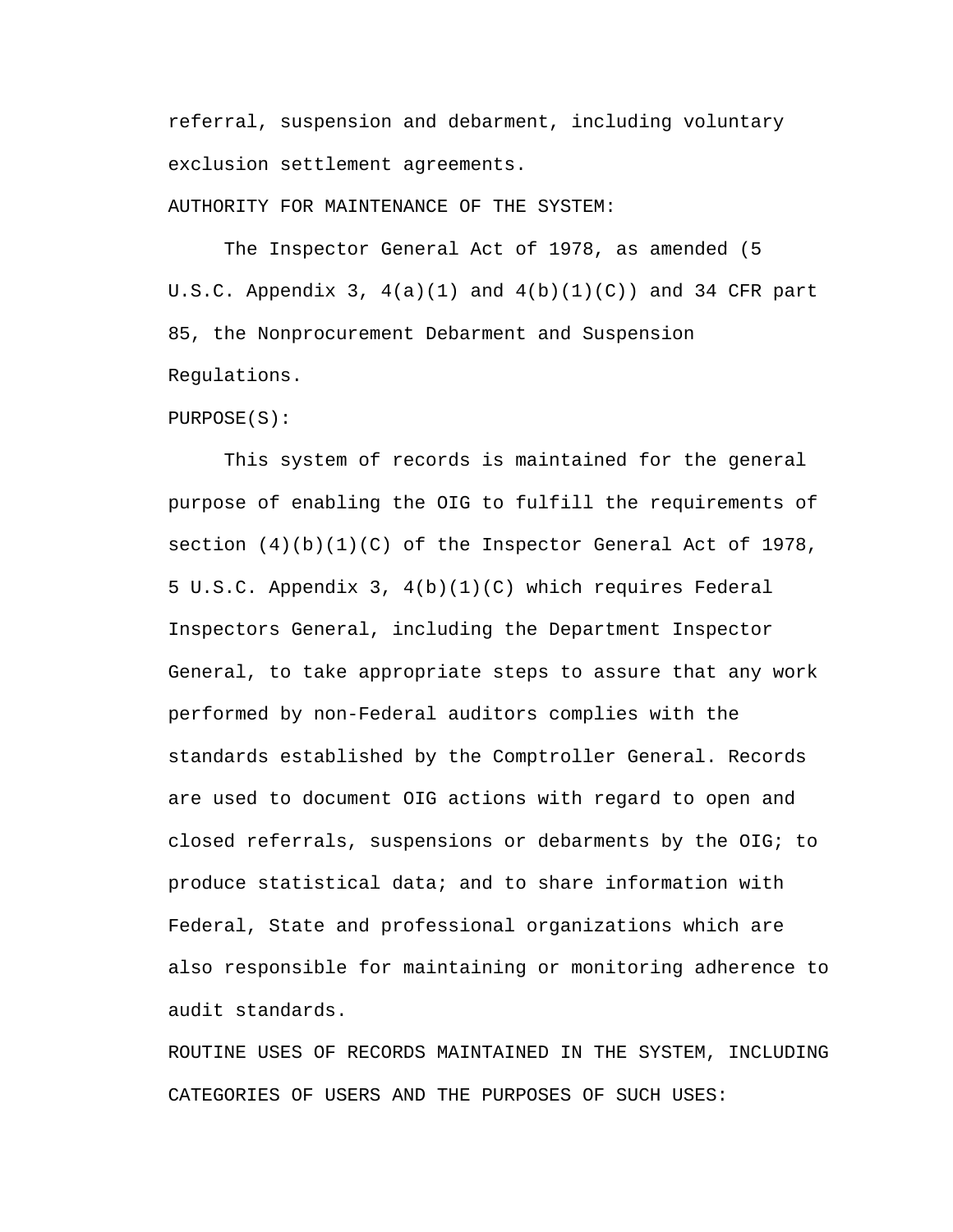The Department of Education (the Department) may disclose information contained in a record in this system of records under the routine uses listed in this system of records without the consent of the individual if the disclosure is compatible with the purposes for which the record was collected. These disclosures may be made on a case-by-case basis or, if the Department has complied with the computer matching requirements of the Privacy Act, under a computer matching agreement.

(1) Audit oversight and referral disclosure. A record from this system of records may be disclosed to other Federal agencies, the General Accounting Office, State agencies responsible for audit oversight, State Boards of accountancy, the American Institute of Certified Public Accountants, and other professional accountancy associations, to make and support referrals regarding inadequate audits performed by independent auditors, to track the results of proceedings against those auditors, and to inform these entities if other referrals have been made.

(2) Suspension and debarment disclosure. A record from this system of records may be disclosed to other Federal agencies, the General Accounting Office, State agencies responsible for audit oversight, State Boards of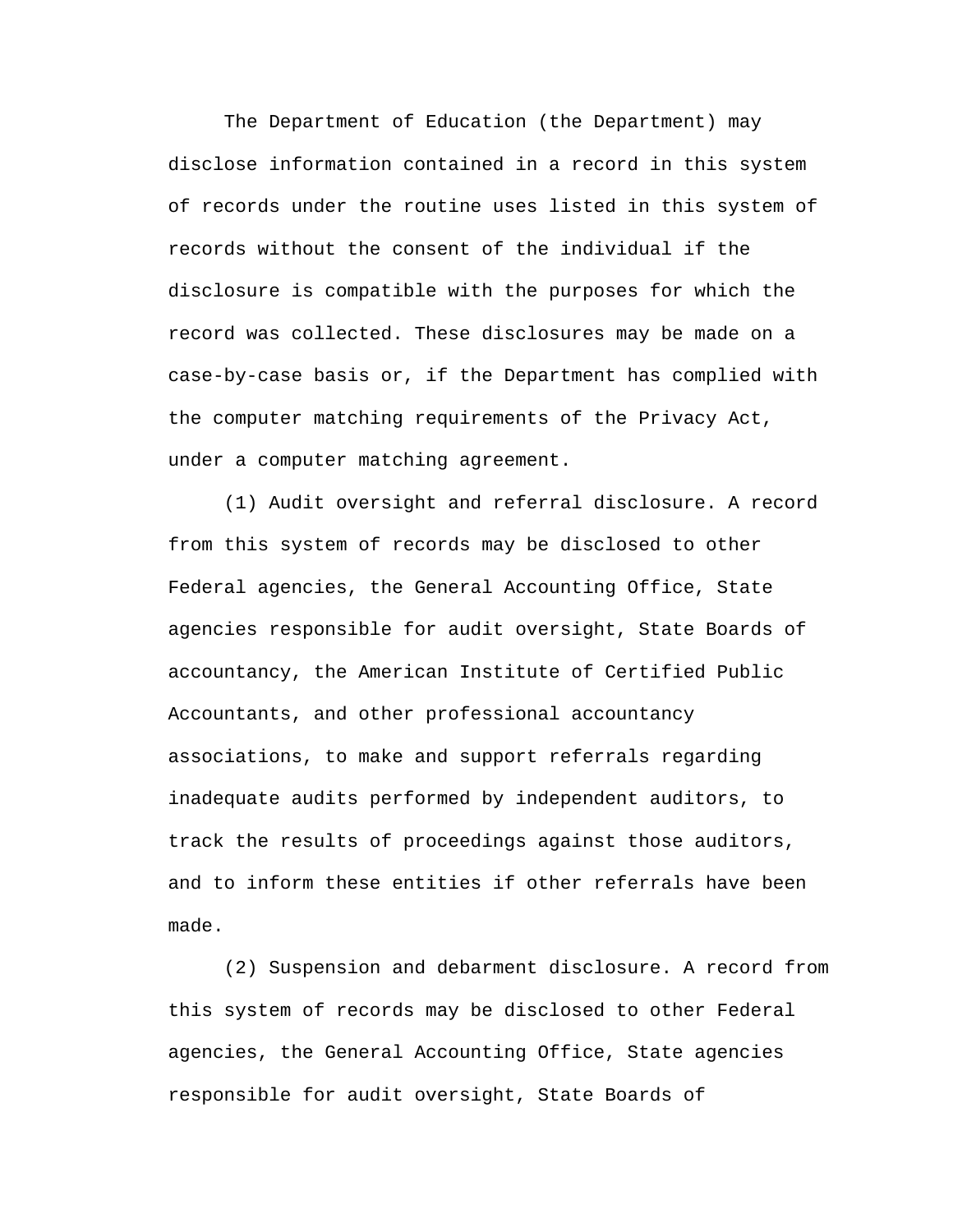accountancy, the American Institute of Certified Public Accountants, and other professional accountancy associations, to inform these entities of the substance, status or outcome of suspension and debarment proceedings, including settlement, and as authorized under section 3 of Executive Order 12549 for purposes of suspending and debarring an auditor pursuant to 34 CFR part 85.

(3) Disclosure to auditee. A record from this system of records may be disclosed to the auditee which was the subject of audit oversight by the Department OIG.

(4) Engagement disclosure. A record from this system of records may be disclosed to a contractor or grantee of the Department or other participant in Department programs which may be contemplating engaging the firm or individual named in the record to perform auditing or related services pertaining to federally assisted education programs, unless the entities to which the Assistant Inspector General for Audit Services has made a referral under routine use number 1, decline to take action against the auditor or act to exonerate the auditor.

(5) Disclosure to Public and Private Entities To Obtain Information. A record from this system of records may be disclosed to public or private sources to the extent necessary to obtain information from those sources relevant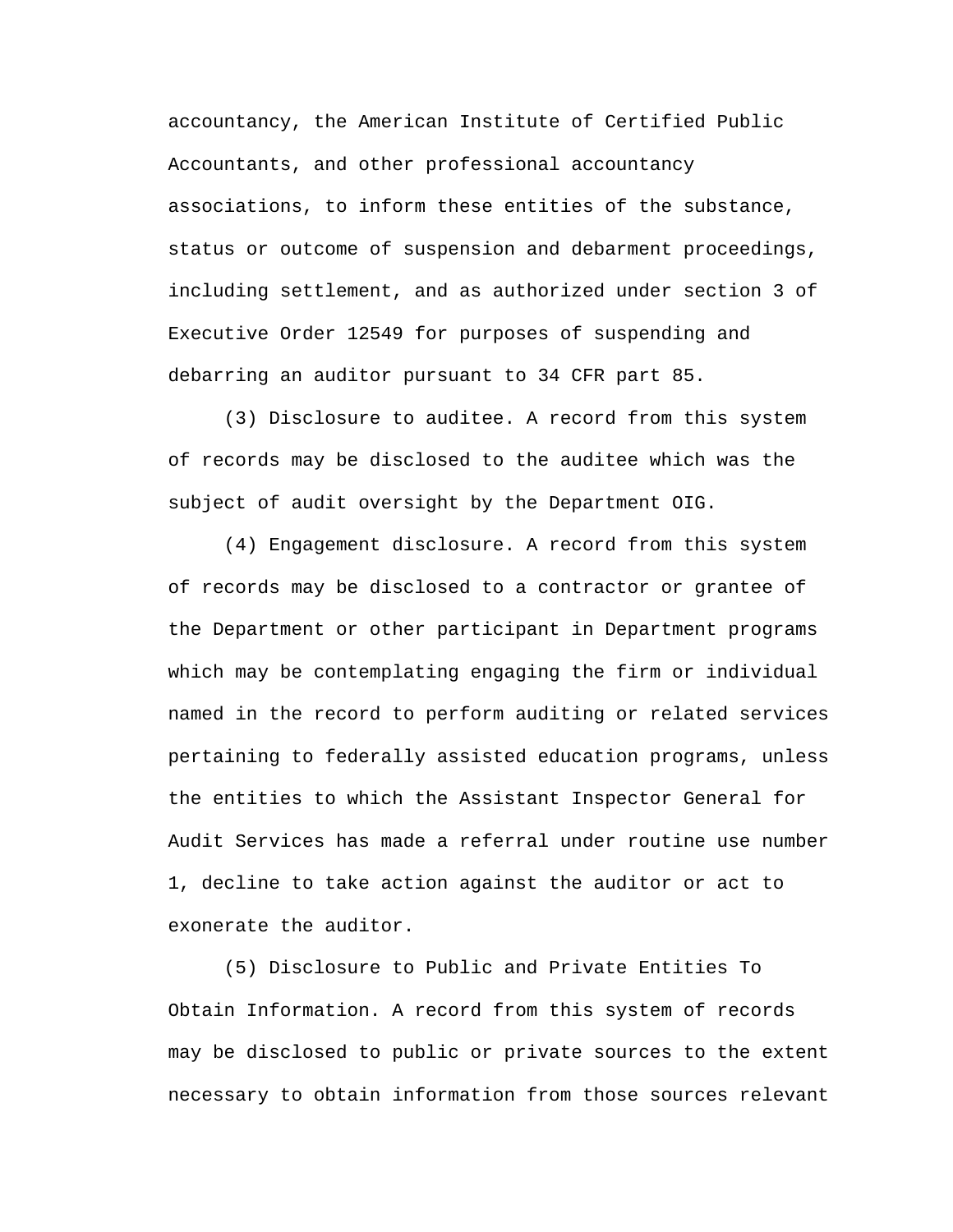to an OIG audit oversight activity, referral action, suspension and debarment action, investigation, audit, inspection, or other activity.

(6) Enforcement disclosure. In the event that any records from this system of records, either alone or in combination with any other information, indicate a violation or potential violation of criminal or civil law or regulation, the Department may disclose information from this system of records as a routine use to any Federal, State, local, or foreign agency or other public authority responsible for enforcing, investigating, or prosecuting violations of administrative, civil, or criminal law or regulation if that information is relevant to any enforcement, regulatory, investigative, or prosecutive responsibility of the receiving entity.

(7) Disclosure to the Department of Justice. A record may be disclosed from this system of records to the Department of Justice to the extent necessary for obtaining its advice on any matter relevant to an OIG investigation, audit, inspection, or other inquiry related to the responsibilities of the OIG.

(8) Hiring/contracting disclosure.

(a) The Department. A record from this system of records may be disclosed as a routine use to a Federal,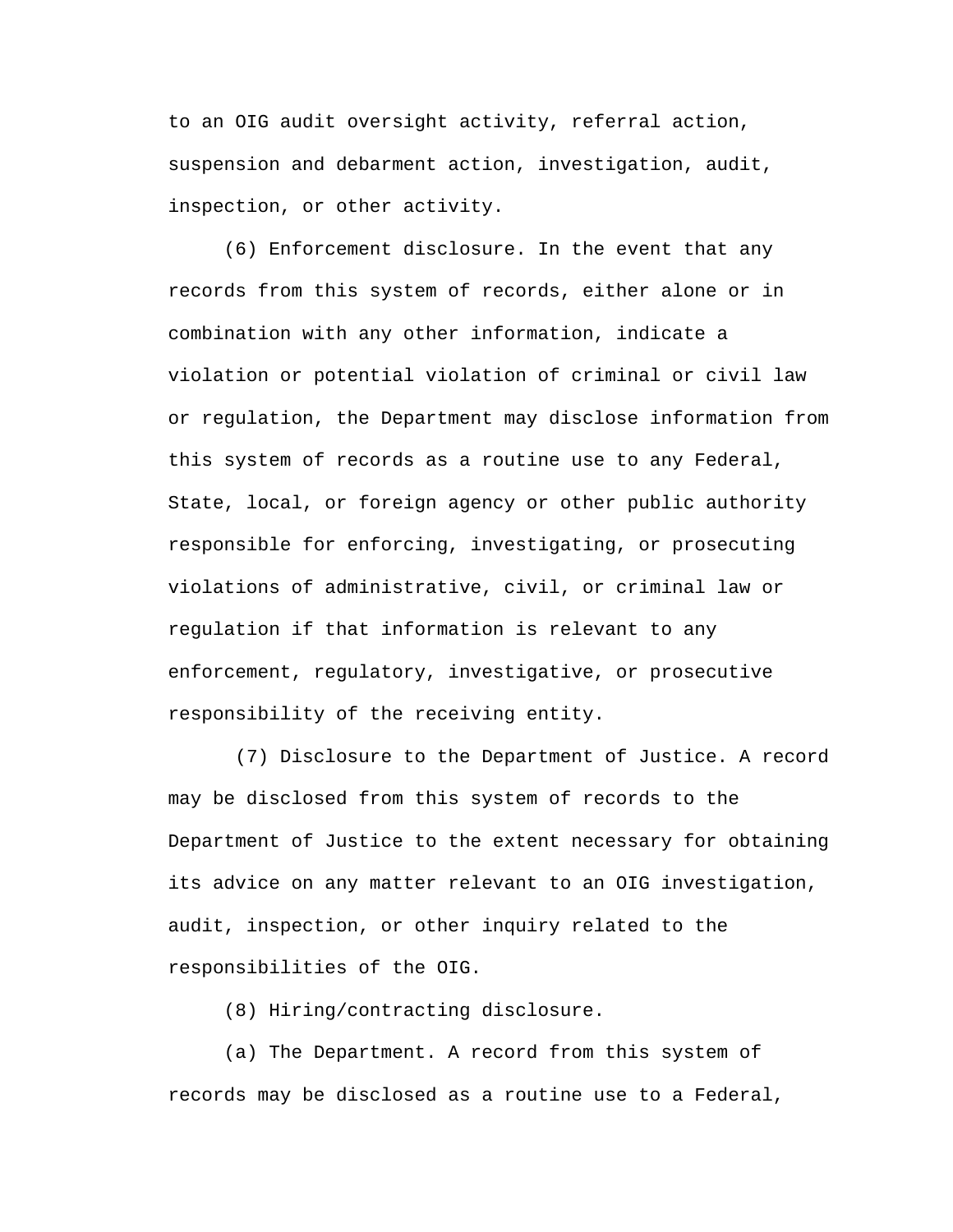State, or local agency maintaining civil, criminal or other relevant enforcement records or other pertinent records, such as current licenses, if necessary to obtain a record relevant to an agency decision concerning the hiring or retention of an employee to perform audit services, the issuance of a security clearance, or the letting or continuation of a contract to perform audit services by the Department or by any recipient of Federal funds administered by the Department or its agent.

(b) Other Federal agencies. A record from this system of records may be disclosed to a Federal agency, in connection with the hiring or retention of an employee to perform audit services, the issuance of a security clearance, the letting or continuation of a contract to perform audit services by the agency or by any recipient of Federal funds, or the issuance of a license, grant, or other benefit by the recipient agency.

(9) Litigation disclosure.

(a) Disclosure to the Department of Justice. A record from this system of records may be disclosed to the Department of Justice if the record is relevant and necessary to litigation. Such a disclosure may be made in the event that one of the parties listed below is involved in the litigation, or has an interest in the litigation: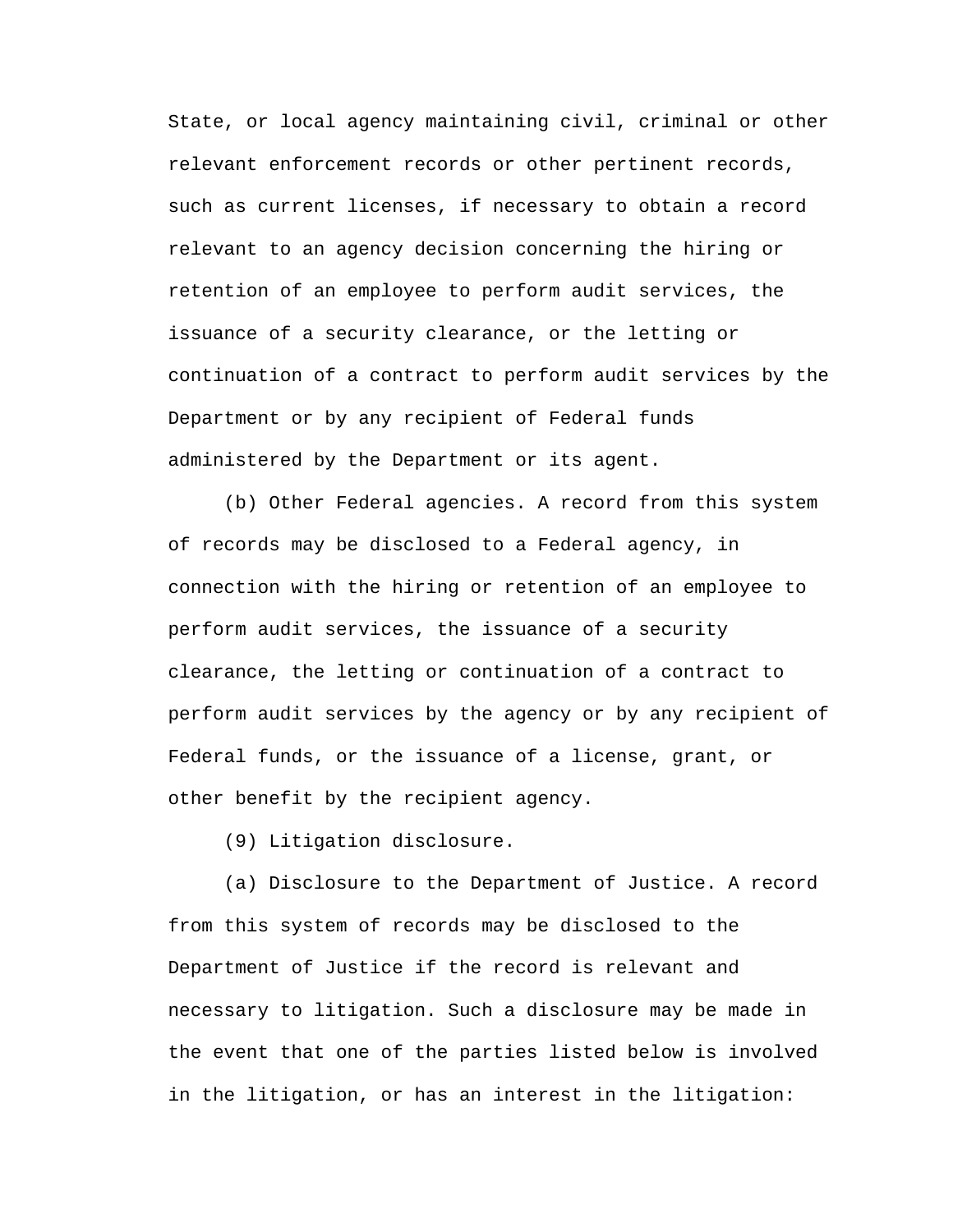(i) The Department or any component of the Department;

(ii) Any employee of the Department in his or her official capacity;

(iii) Any Department employee in his or her individual capacity where the Justice Department has agreed to represent such employee; or

(iv) The United States where the Department determines that the litigation is likely to affect the Department or any of its components.

(b) Other litigation disclosure. A record from this system of records may be disclosed to a court or adjudicative body, to a party, counsel or witnesses, in the course of the litigation or related settlement proceedings. Such disclosure may be made in the event that a person or entity listed below is a party to the litigation, or has an interest in the litigation:

(i) The Department or any component of the Department;

(ii) Any employee of the agency in his or her official capacity;

(iii) Any employee of the Department in his or her individual capacity where the agency has agreed to represent the employee; or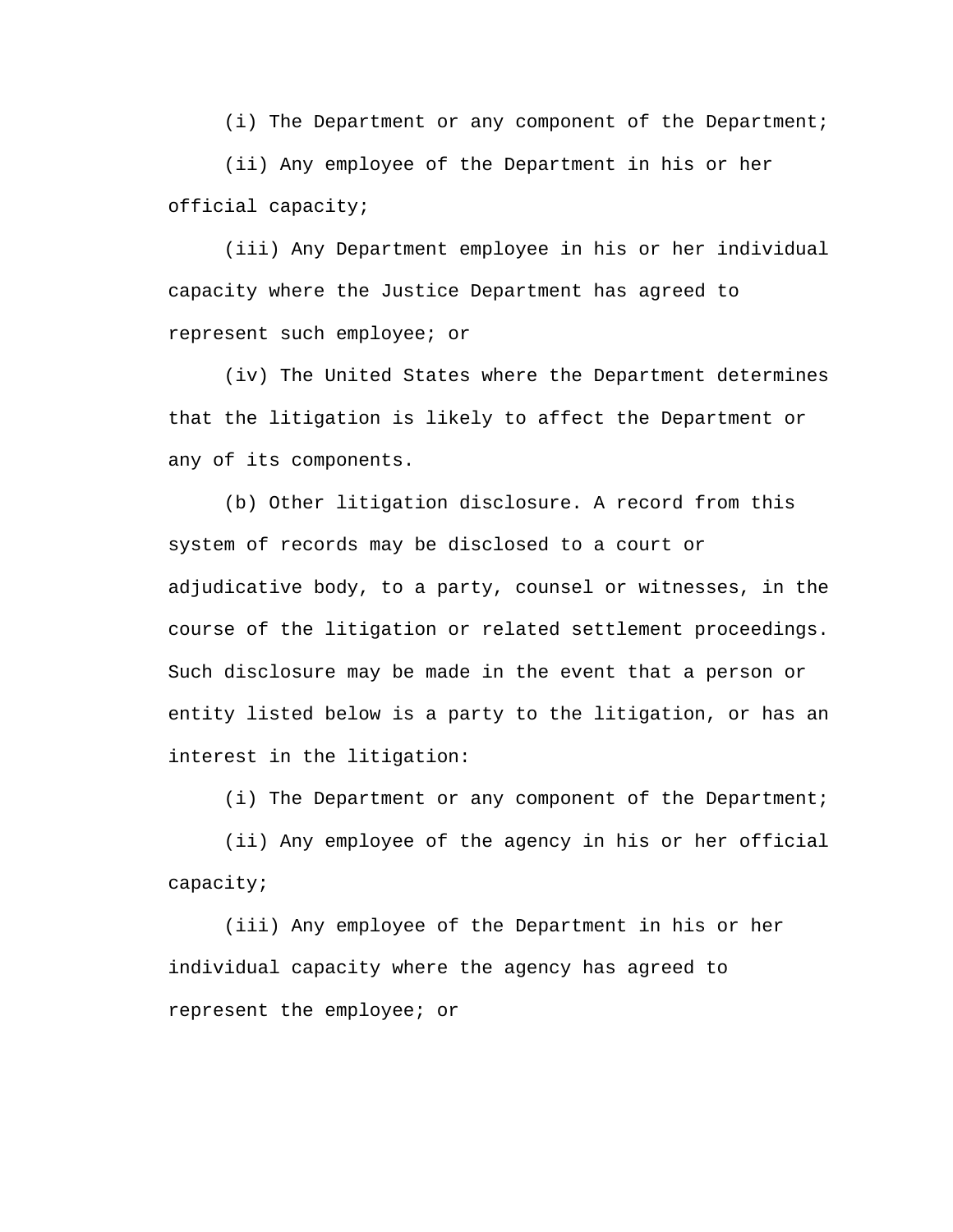(iv) The United States, where the agency determines that litigation is likely to affect the agency or any of its components.

(9) Congressional member disclosure. The Department may disclose records to a member of Congress from the record of an individual in response to an inquiry from the member made at the written request of that individual. The member's right to the information is no greater than the right of the individual who requested it.

(10) Employee grievance, complaint or conduct disclosure. The Department may disclose a record in this system of records to another agency of the Federal government if the record is relevant to one of the following proceedings regarding a present or former employee of the Department: Complaint, grievance, discipline or competence determination proceedings. The disclosure may only be made during the course of the proceeding.

(11) Contract disclosure. If the Department contracts with an entity for the purposes of performing any function that requires disclosure of records in this system to employees of the contractor, the Department may disclose the records to those employees. Before entering into such a contract, the Department shall require the contractor to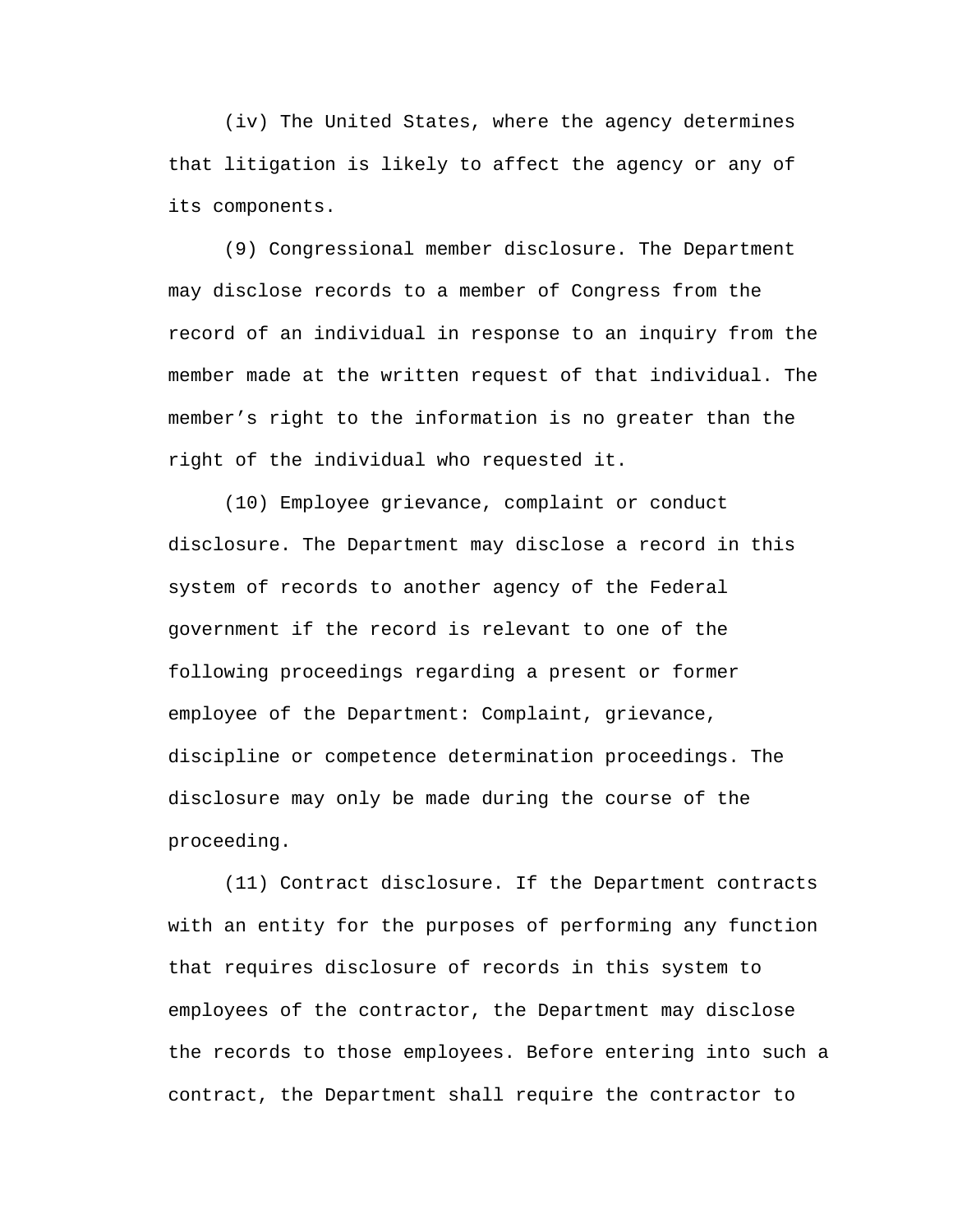maintain Privacy Act safeguards as required under 5 U.S.C. 552a(m) with respect to the records in the system. DISCLOSURE TO CONSUMER REPORTING AGENCIES:

Not applicable to this system of records. POLICIES AND PRACTICES FOR STORING, RETRIEVING, ACCESSING, RETAINING, AND DISPOSING OF RECORDS IN THE SYSTEM: STORAGE:

Records are maintained in file folders and/or microcomputer disk.

## RETRIEVABILITY:

Records are indexed and retrieved by name of individuals, firms or other professional associations. SAFEGUARDS:

Records are secured in file cabinets and are locked in offices after office hours.

## RETENTION AND DISPOSAL:

Records are maintained and destroyed in accordance with the Department's Records Disposition Schedule (ED/RDS, Part 16). A copy of the ED/RDS can be obtained from the system manager at the address below.

SYSTEM MANAGER(S) AND ADDRESSES:

Assistant Inspector General for Audit Services, Office of Inspector General, U.S. Department of Education, 400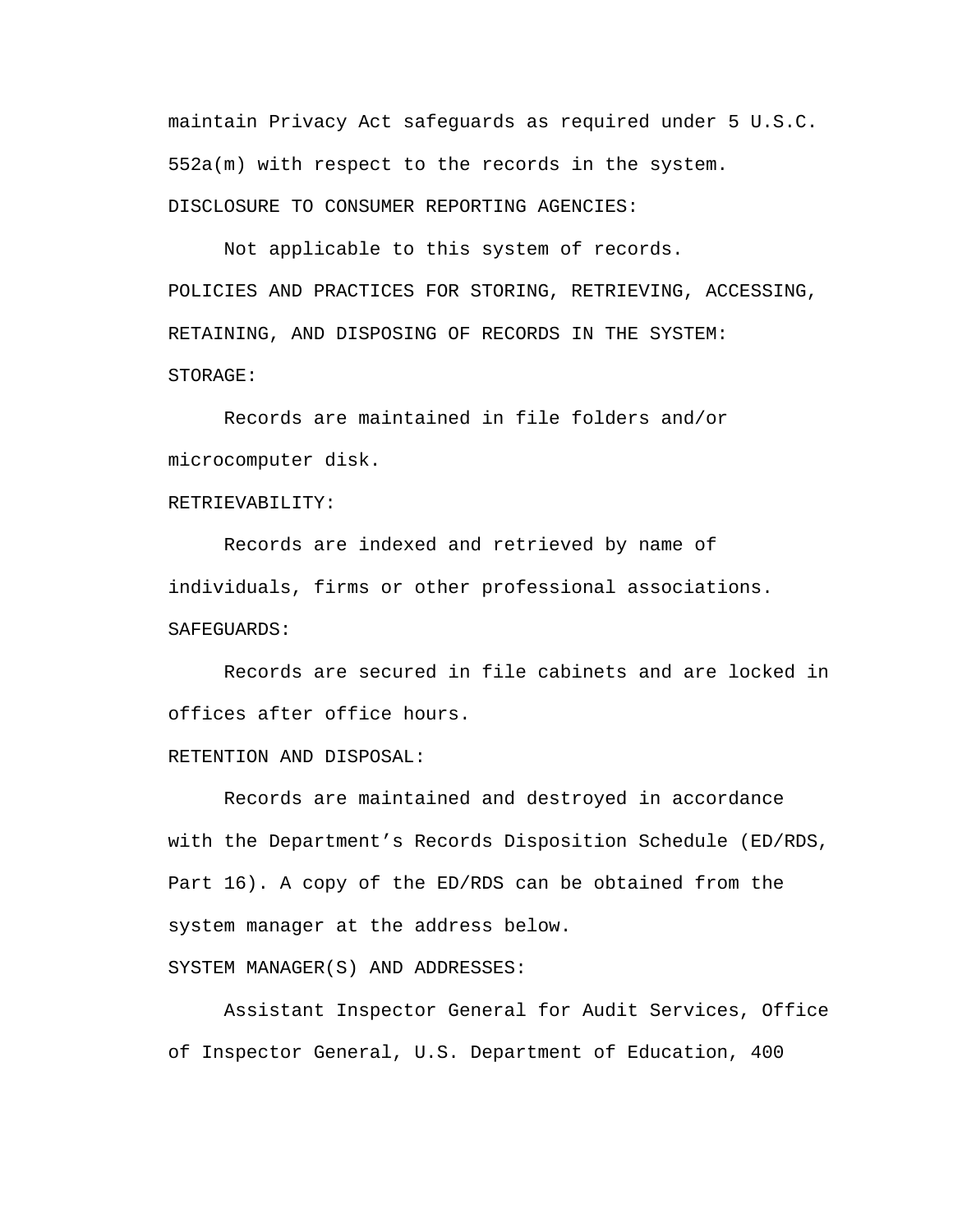Maryland Avenue, SW., Switzer Building, Washington, DC 20202–1510.

NOTIFICATION PROCEDURE:

Individuals wishing to know if they are named in this system of records must submit a written request to the system manager. Requests must reasonably specify the system of records containing the information and the particular record contents being sought. For a complete statement of notification procedures, see the regulations, 34 CFR 5b.5. RECORD ACCESS PROCEDURES:

Individuals wishing to gain access to a record in this system of records must submit a written request to the system manager. Requests must reasonably specify the system of records containing the information, the particular record contents being sought, and the reason for the request. For a complete statement of notification procedures, see the regulations, 34 CFR 5b.5. CONTESTING RECORD PROCEDURES:

Individuals desiring to contest information contained in a record in this system of records should contact the system manager. Requests must be made either in writing or in person, and must specify: (1) The system of records from which the record is to be retrieved; (2) the particular record which the requestor is seeking to amend; (3) whether